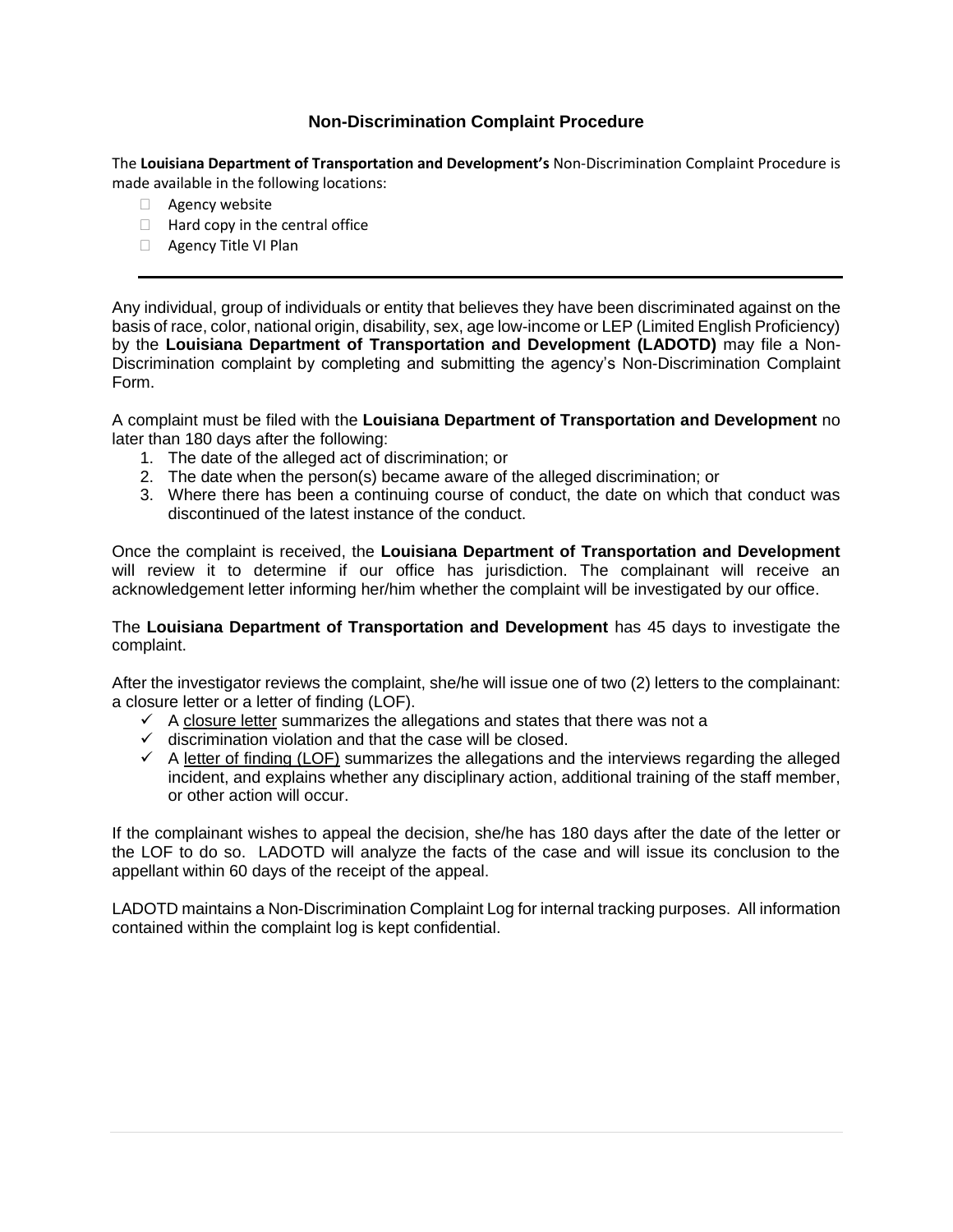## **Non-Discrimination Complaint Form**

The **Louisiana Department of Transportation and Development** Non-Discrimination Complaint Procedure is made available in the following locations:

- Agency website
- $\Box$  Hard copy in the central office
- Agency Title VI Plan

| <b>Section I:</b>                                                                                                                                                                                                                                                                                                                                                                                       |             |                   |                   |           |  |
|---------------------------------------------------------------------------------------------------------------------------------------------------------------------------------------------------------------------------------------------------------------------------------------------------------------------------------------------------------------------------------------------------------|-------------|-------------------|-------------------|-----------|--|
| Name:                                                                                                                                                                                                                                                                                                                                                                                                   |             |                   |                   |           |  |
| <b>Address:</b>                                                                                                                                                                                                                                                                                                                                                                                         |             |                   |                   |           |  |
| Telephone (Home):                                                                                                                                                                                                                                                                                                                                                                                       |             | Telephone (Work): |                   |           |  |
| Electronic Mail Address:                                                                                                                                                                                                                                                                                                                                                                                |             |                   |                   |           |  |
| Accessible<br>Format                                                                                                                                                                                                                                                                                                                                                                                    | Large Print |                   | <b>Audio Tape</b> |           |  |
| Requirements?                                                                                                                                                                                                                                                                                                                                                                                           | TDD         |                   | <b>Other</b>      |           |  |
| <b>Section II:</b>                                                                                                                                                                                                                                                                                                                                                                                      |             |                   |                   |           |  |
| Are you filing this complaint on your own behalf?                                                                                                                                                                                                                                                                                                                                                       |             | Yes*              | No                |           |  |
| *If you answered "yes" to this question, go to Section III.                                                                                                                                                                                                                                                                                                                                             |             |                   |                   |           |  |
| If not, please supply the name and relationship of the person for whom you<br>are complaining:                                                                                                                                                                                                                                                                                                          |             |                   |                   |           |  |
| Please explain why you have filed for a third party:                                                                                                                                                                                                                                                                                                                                                    |             |                   |                   |           |  |
|                                                                                                                                                                                                                                                                                                                                                                                                         |             |                   |                   |           |  |
| Please confirm that you have obtained the permission of the aggrieved party<br>if you are filing on behalf of a third party.                                                                                                                                                                                                                                                                            |             |                   | Yes               | No        |  |
| <b>Section III:</b>                                                                                                                                                                                                                                                                                                                                                                                     |             |                   |                   |           |  |
| I believe the discrimination I experienced was based on (check all that apply):                                                                                                                                                                                                                                                                                                                         |             |                   |                   |           |  |
| [ ] Color<br>[] National Origin [] Disability [] Sex [] Age [] Income Status<br>I I Race<br>I JLEP                                                                                                                                                                                                                                                                                                      |             |                   |                   |           |  |
| Date of Alleged Discrimination (Month, Day, Year): ______                                                                                                                                                                                                                                                                                                                                               |             |                   |                   |           |  |
| Explain as clearly as possible what happened and why you believe you were discriminated against. Describe all persons<br>who were involved. Include the name and contact information of the person(s) who discriminated against you (if known)<br>as well as names and contact information of any witnesses. If more space is needed, please use the back of this form<br>or a separate sheet of paper. |             |                   |                   |           |  |
|                                                                                                                                                                                                                                                                                                                                                                                                         |             |                   |                   |           |  |
| <b>Section IV</b>                                                                                                                                                                                                                                                                                                                                                                                       |             |                   |                   |           |  |
| Have you previously filed a complaint with this agency?                                                                                                                                                                                                                                                                                                                                                 |             |                   | Yes               | <b>No</b> |  |
| <b>Section V</b>                                                                                                                                                                                                                                                                                                                                                                                        |             |                   |                   |           |  |